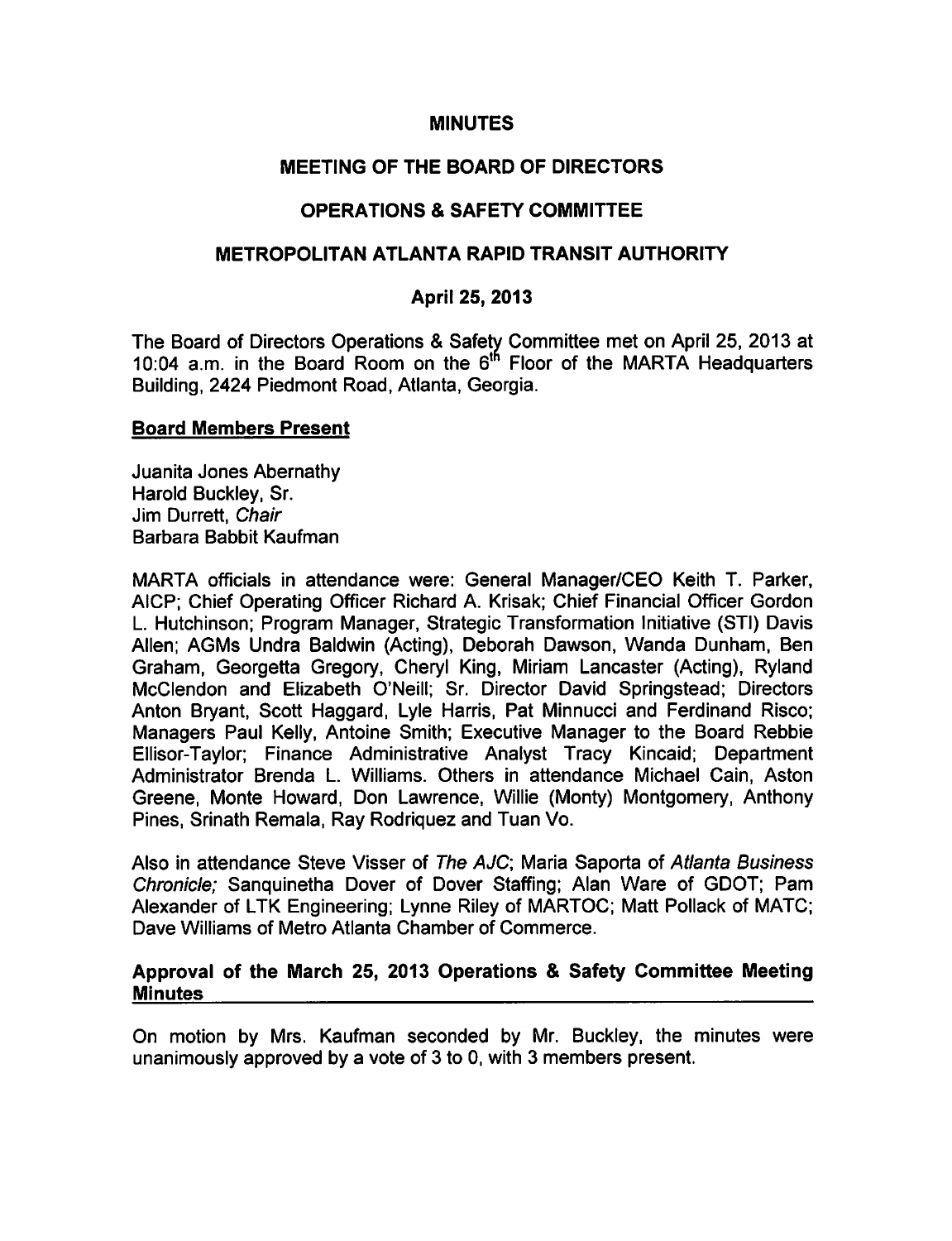## Resolution Authorizing the Award of a Contract for Authority-Wide Wireless Communication Devices. Request for Proposal Number P29255

Mrs. Lancaster presented this resolution for Board of Directors approval authorizing the General Manager/CEO or his delegate to enter into contracts with Georgia Technology Authority (GTA), State of Georgia vendors: Sprint Spectrum LP. (GTA000187-008) and AT&T Mobility National Accounts LLC (GTA000187- 002) to procure services for wireless communication devices used by the Authority.

On motion by Mr. Buckley seconded by Mrs. Kaufman, the resolution was unanimously approved by a vote of 3 to 0, with 3 members present.

# Resolution Authorizing Award of the Job Order Contract, Contract Proposal Number B27665

Mr. Minnucci presented this resolution for Board of Directors approval authorizing the General Manager/CEO or his delegate to award the Job Order Contract, Contract Proposal Number B27665 to Centennial Contractors Enterprises, Inc. with a maximum value of \$25,000,000 and a maximum duration of five (5) years.

On motion by Mr. Buckley seconded by Mrs. Kaufman, the resolution was unanimously approved by a vote of 3 to 0, with 3 members present.

# Resolution to Accept the Contract for Project B21086, Stonecrest Park Ride Lot - Phase I

Mr. Minnucci presented this resolution for Board of Directors approval authorizing the final acceptance of the contract for Project B21086, Stonecrest Park & Ride Lot - Phase I.

On motion by Mr. Buckley seconded by Mrs. Kaufman, the resolution was unanimously approved by a vote of  $3$  to  $0$ , with  $3$  members present.

# Resolution to Accept the Contract for Project B13445, Auxiliary Power/MCC **Replacement - Ashby Street**

Mr. Minnucci presented this resolution for Board of Directors approval authorizing the final acceptance of the contract for Project B13445, Auxiliary Power/MCC Replacement - Ashby Street.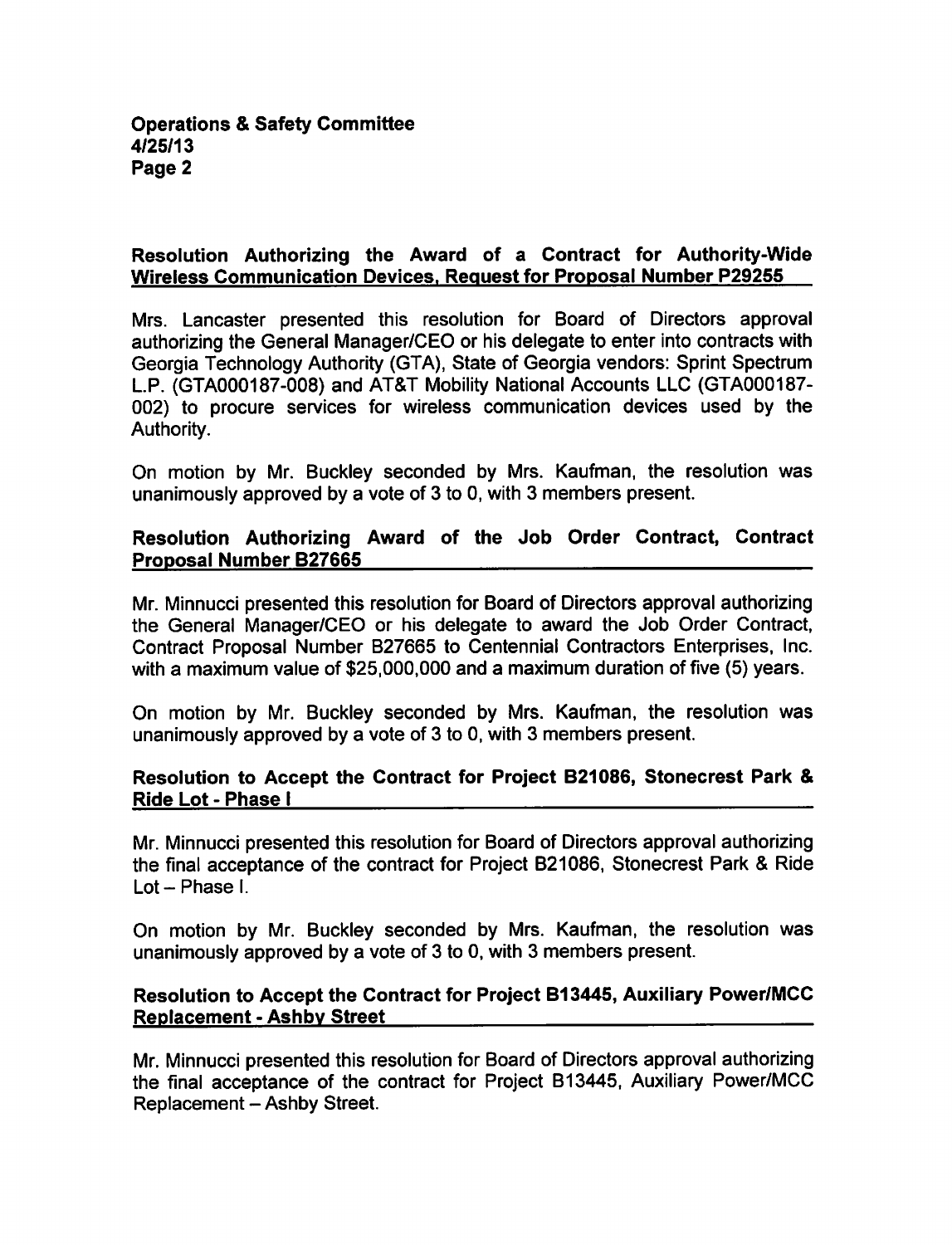On motion by Mr. Buckley seconded by Mrs. Kaufman, the resolution was unanimously approved by a vote of  $3$  to 0, with  $3$  members present.

## Resolution Authorizing the Solicitation of Proposals for the Procurement and Installation of Cyclone Blower Vacuum Systems, Request for Proposal Number P26986

Mr. Bryant presented this resolution for Board of Directors approval authorizing the solicitation of proposals for the procurement and installation of Cyclone Blower Vacuum Systems by means other than competitive bidding, in accordance with Section 14(m) of the MARTA Act, through the use of Request for Proposals.

On motion by Mr. Buckley seconded by Mrs. Kaufman, the resolution was unanimously approved by a vote of  $3$  to 0, with  $3$  members present.

### Resolution Authorizing the Rejection of the Single Bid Received for the Procurement of Fall Protection Scaffolding for Buses, Contract Proposal Number B26990

Mr. Bryant presented this resolution for Board of Directors approval authorizing the General Manager/CEO or his delegate to reject the single bid received for the procurement of Fall Protection Scaffolding for Buses, Contract Proposal Number B26990.

On motion by Mr. Buckley seconded by Mrs. Kaufman, the resolution was unanimously approved by a vote of 3 to 0, with 3 members present.

## Resolution Authorizing an Increase in the Contract Value for Request for Proposal Number P21954, Design-Build Services for the Atlanta Streetcar Project

Mr. Boullain presented this resolution for Board of Directors approval authorizing the contract value of RFP P21954, Design-Build Atlanta Streetcar Project between the Authority and URS Energy & Construction, Inc. be revised to an amount not to exceed \$55,991,601. The resolution would further authorize a contingency in the amount of seven percent (7%) of the revised contract value to be exercised by the General Manager/CEO or his delegate in the manner provided for in the By-Laws of the Authority and at the direction of the City in accordance with the Intergovernmental Agreement (IGA).